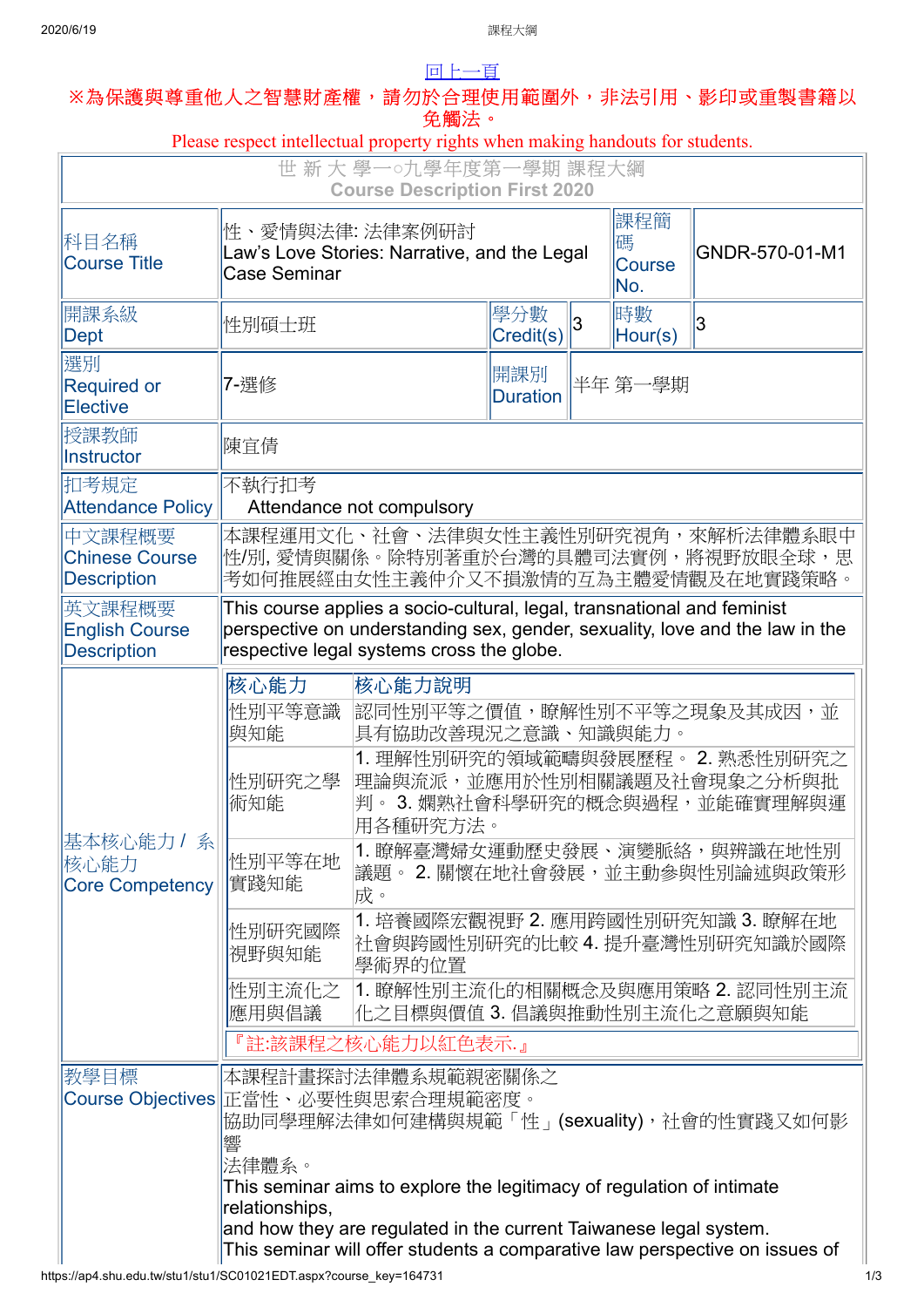|                                           | gender, sexual<br>orientation, gender identity and fairness, justice, while providing the critical<br>feminist points of view<br>to evaluate legislative and judicial responses to gender, love and sexuality.                   |
|-------------------------------------------|----------------------------------------------------------------------------------------------------------------------------------------------------------------------------------------------------------------------------------|
|                                           | This course will be taught in English.                                                                                                                                                                                           |
|                                           | 司法案件討論為主,老師與學生共同討論<br>We will discuss judicial cases in class together, it is essential to<br>prepare for the readings before coming to class for further discussion.                                                            |
| 授課方式<br>Approach to<br>Instruction        | Before class starts, please read the following books:<br>開學前請先閱讀下列任何一本書籍<br>女神自助餐<br>道德浪女                                                                                                                                        |
|                                           | Erotic capital: The power of Attraction in the Boardroom and the Bedroom<br>and please prepare one page (up to 3 pages) book review or comments and<br>take it with you to the first class for discussion.<br>每篇準備1-3頁讀書心得至第一堂課。 |
| 成績評定                                      | 平日成績 40%<br>書面論文 : Ⅰ篇10頁,Ⅰ篇5頁 40%<br> 期末分組報告 20%                                                                                                                                                                                 |
| Grading                                   | Evaluation:<br>seminar attendance and engagement 40%<br>two essays (5 pages, and 10 pages respectively) 40%<br>oral group presentation 20%                                                                                       |
| 參考書目                                      | Sexuality, gender and the law, Eskridge<br>& Hunter, (university casebook series)                                                                                                                                                |
| <b>Textbooks and</b><br><b>References</b> | 性的解析 威廉亞伯與芭芭拉薩雅德著 (大家出版)                                                                                                                                                                                                         |
|                                           | 其他資料學期開始後發送                                                                                                                                                                                                                      |
| 週次<br><b>Week</b>                         | 進度內容<br>Syllabus                                                                                                                                                                                                                 |
| $1(9/13-9/19)$                            | 課程介紹暨台灣法律體系與規範介紹<br>Introduction to Taiwanese Legal System                                                                                                                                                                       |
| 2(9/20~9/26)                              | 憲法、刑法、民法基本概念介紹<br>Introduction to Constitutional Law, Criminal Law, and Civil Law                                                                                                                                                |
| 3(9/27~10/03)                             | 憲法民法刑法基本概念介紹 (二)<br>Introduction to Constitutional Law, Criminal Law, and Civil Law<br>part 2                                                                                                                                    |
| 4(10/04~10/10)                            | 婚姻自由/一夫一妻制-釋字242號, 748號<br>Freedom to marry: Judicial Interpretation No. 242, 748                                                                                                                                                |
| 5(10/11~10/17)                            | 婚姻自由暨配偶權-釋字554,569,791號<br>Freedom to marry/ right of spouse/adultery: Judicial Interpretation No. 554,<br>569                                                                                                                   |
| 6(10/18~10/24)                            | 刑法235-釋字617<br>Distribution Obscene Materials: Criminal code art. 235 and Judicial<br>Interpretation No. 617                                                                                                                     |
| 7(10/25~10/31)                            | 法院参訪<br>Visiting district court of Taipei, and high court in Taipei                                                                                                                                                              |
| 8(11/01~1/07)                             | 郵差愛上性工作者                                                                                                                                                                                                                         |